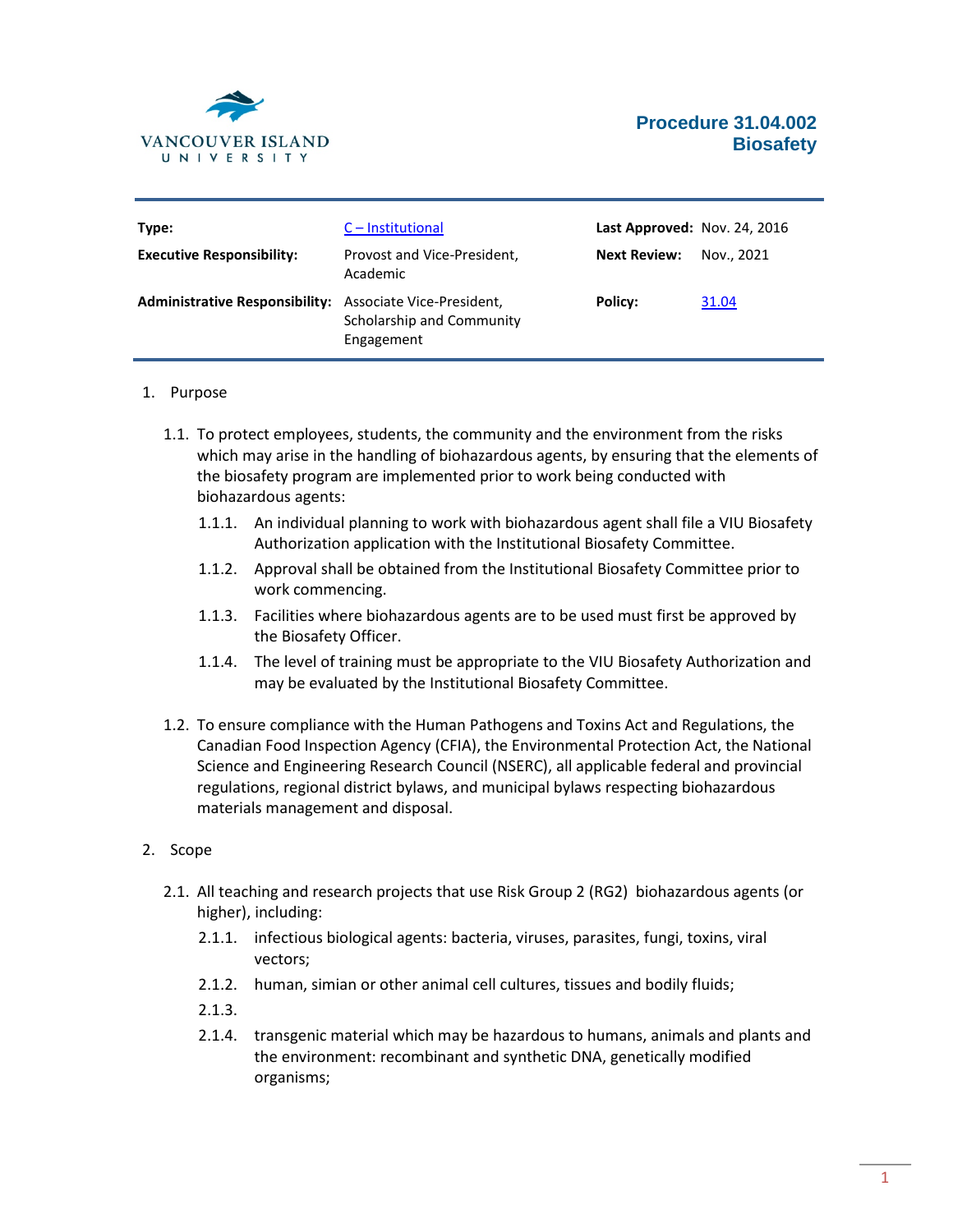2.2. All persons who work with or arrange for transportation of biohazardous material must be trained as per the Transportation of Dangerous Goods (TDG) Act and any other applicable international, federal or provincial regulations regarding the transport of biohazardous agents.

## 3. Program

3.1. Authority

The Institutional Biosafety Committee has the authority, on behalf of the Associate Vice-President, Scholarship and Community Engagement (AVPSCE) to stop immediately any use of biohazardous agents which deviates from the original VIU Biosafety Authorization or is deemed to be in non-compliance with the applicable legislation.

### 3.2. Responsibility

- 3.2.1. The day-to-day requirement to comply with safe use of biohazardous agents in research and teaching under the auspices of Vancouver Island University is the responsibility of the Principal Investigator (PI), researcher or course instructor.
- 3.2.2. All lab workers using biohazardous agents must have the necessary expertise and appropriate training in accordance with the policies of VIU.
- 3.2.3. The acquisition of all biohazardous materials (by purchase, culture (beyond identification of the biohazardous agent) or transfer from another source) must be arranged in accordance with approved VIU protocols.
- 3.2.4. The disposal of all biohazardous agents must be in accordance with VIU approved and in compliance with all relevant federal, provincial and local government regulations and bylaws.
- 3.2.5. The Biosafety Officer, in close collaboration with the Institutional Biosafety Committee, is responsible for monitoring compliance with the *Biosafety* policy Changed for simplicity and the terms of authorization of use.
	- 3.2.5.1. The BSO and a supervisor or member of the IBC will manage noncompliance issues as indicated in Section 2.
	- 3.2.5.2. The BSO and the IBC may seek the advice of experts, as appropriate.
- 3.2.6. The Biosafety Officer maintains up-to-date records of all VIU Biosafety Authorizations, approved locations, authorized users, containment equipment, equipment certifications and personnel training.
- 3.2.7. The Biosafety Officer reports to the Institutional Biosafety Committee with a summary of such records.
- 3.2.8. The Biosafety Officer ensures that authorized users use appropriate containment facilities for the specified activities with biohazardous agents.
- 4. Consideration of Application to Use Biohazardous Agents
	- 4.1. Application for the Use of Biohazardous Agents in Research and Teaching
		- 4.1.1. Research and teaching involving biohazardous agents must be carried out in accordance with all applicable legislation, regulations and bylaws including the Human Pathogens and Toxins Act and Regulations, the BC Worker's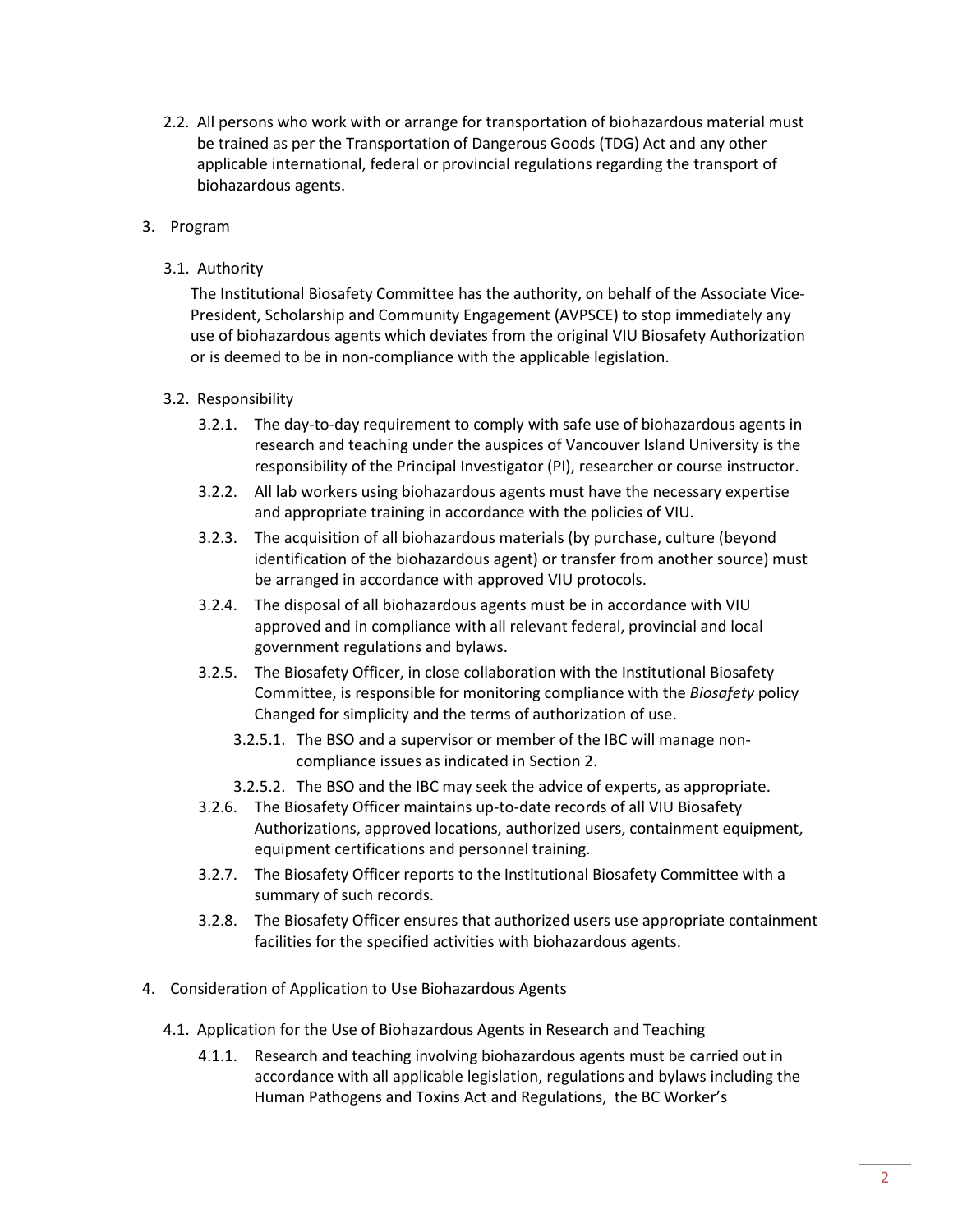Compensation Act and Occupational Health and Safety Regulations, , and the Tri-Council Memorandum of Understanding relating to biohazardous research funded by the three federal granting agencies (CIHR, NSERC, and SSHRC).

- 4.1.2. All research, teaching or training activities using biohazardous agents shall be approved by the Institutional Biosafety Committee before use can commence. Any modification that will impact the Risk Group level and/or containment requirements of the original VIU Biosafety Authorization shall be submitted to the IBC for re-assessment and approval.
- 4.2. Steps taken by the researcher or faculty member:
	- 4.2.1. Review and understand the University's Biosafety Policy.
	- 4.2.2. Ensure that:
		- (a) The physical laboratory environment meets the containment level standards required for handling Risk Group 2 biohazardous agents.
		- (b) The VIU Biosafety Procedures manual and relevant laboratory standard operating procedures are available in the lab..
		- (c) All faculty, staff and research students (undergraduate and graduate) working in the laboratory have been trained in a timely manner. The training needs to be recorded in writing.
	- 4.2.3. It is recommended that the VIU Biosafety Authorization be reviewed by the Biosafety Officer prior to submission to the Institutional Biosafety Committee. The application must be submitted to the IBC before the planned commencement of the project or course in electronic format.
	- 4.2.4. The Institutional Biosafety Committee will review the application. If authorization is granted a Biosafety Authorization will be issued for a five-year term (teaching courses) or as defined by the length of a specific grant (but not greater than five years).
	- 4.2.5. After five years, a renewal is required for the original Biosafety Authorization.
	- 4.2.6. If any modifications are required within the five-year term that will impact the Risk Group level and/or containment requirements of the original Biosafety Authorization, an amendment request shall be submitted to the IBC for approval.
- 4.3. Steps taken by the Institutional Biosafety Committee.
	- 4.3.1. The Chair of the Institutional Biosafety Committee informs the researcher or faculty member of the Institutional Biosafety Committee's decision in writing.
	- 4.3.2. If the project is approved, the Biosafety Permit information will be made available to the Research and Scholarly Activity Office. The Research and Scholarly Activity Office retains signed copies of all approved applications and permits.
	- 4.3.3. For funded research projects, this information is shared with the Research and Scholarly Activity Office.
	- 4.3.4. All Biosafety Authorizations are shared with the Department of Health and Safety Services.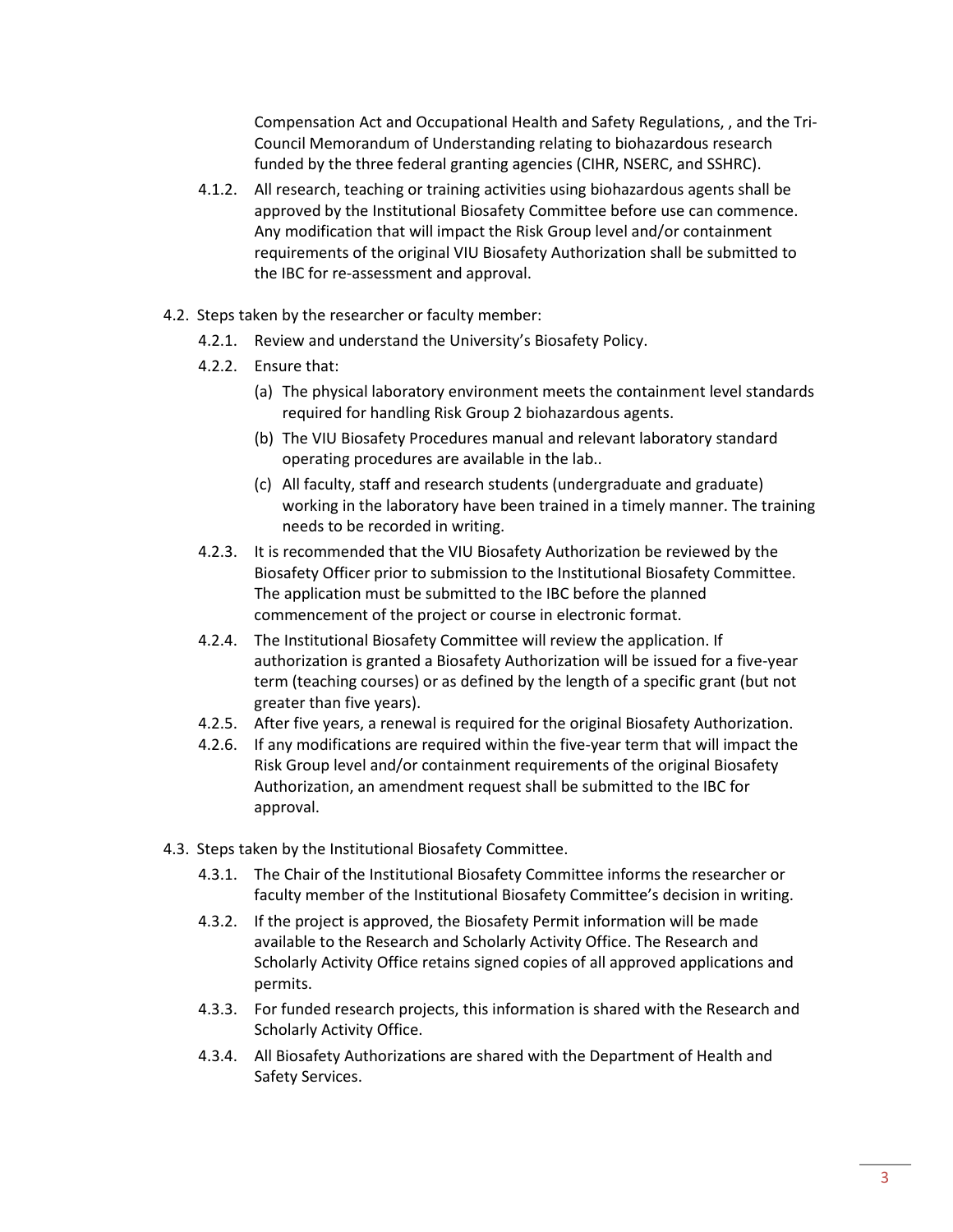- 4.3.5. If the activity(ies) are not approved, the applicant may be asked for more information or to make modifications and may be required to submit a revised Biosafety Authorization application for review by members of the Institutional Biosafety Committee.
- 4.3.6. If these actions fail to lead to approval of the project, the Chair of the Institutional Biosafety Committee will provide the applicant with a written statement of reasons for non-approval.
- 4.3.7. The applicant may ask for a hearing before the Institutional Biosafety Committee to appeal the decision. In the event the appeal is not successful, the applicant may appeal to the AVPSCE, who may appoint an appeal committee. The decision of that committee, as ratified by the AVPSCE, would be final. The Public Health Agency of Canada (PHAC) may be called upon for information purposes; however, appeals cannot be directed to PHAC.
- 4.3.8. Due to the safety-related mandate of the Institutional Biosafety Committee, appeals will only be considered where the applicant believes there was an error or misinterpretation of facts, or that the Institutional Biosafety Committee failed to comply with the procedural requires of the *Biosafety* policy.
- 4.4. Amendments and Renewals
	- 4.4.1. Applicants must renew their Biosafety Authorization as per Sections 4.2.4 and 4.2.5. Any changes to the application must be submitted as an amendment and approved before implementation. Major changes may warrant submission of a new VIU Biosafety Authorization application.
	- 4.4.2. The researcher or faculty member must notify the Institutional Biosafety Committee of any changes in biohazardous agent(s), or procedure(s) that result in a change to the Risk Group level and (or) containment requirements.
	- 4.4.3. Changes in personnel will require that the IBC be informed of completed training.
- 5. Definitions

# **Biohazardous Agents**:

- **a.** All agents (human and terrestrial animal) requiring Containment Level 2 (CL2) or higher under the Public Health Agency of Canada's (PHAC) Canadian Biosafety Standards and Handbook; and
- **b.** All aquatic animal agents requiring Aquatic Containment Level 2 (AQC2) or higher under the Canadian Food Inspection Agency (CFIA).

**Containment**: A physical containment classification based on level of risk or hazard to be encountered while handling biohazardous material. There are four levels of physical containment based on the Health Canada Guidelines.

**Physical Containment**: Use of physical facilities and equipment and good work practices to prevent the release of organisms into the environment.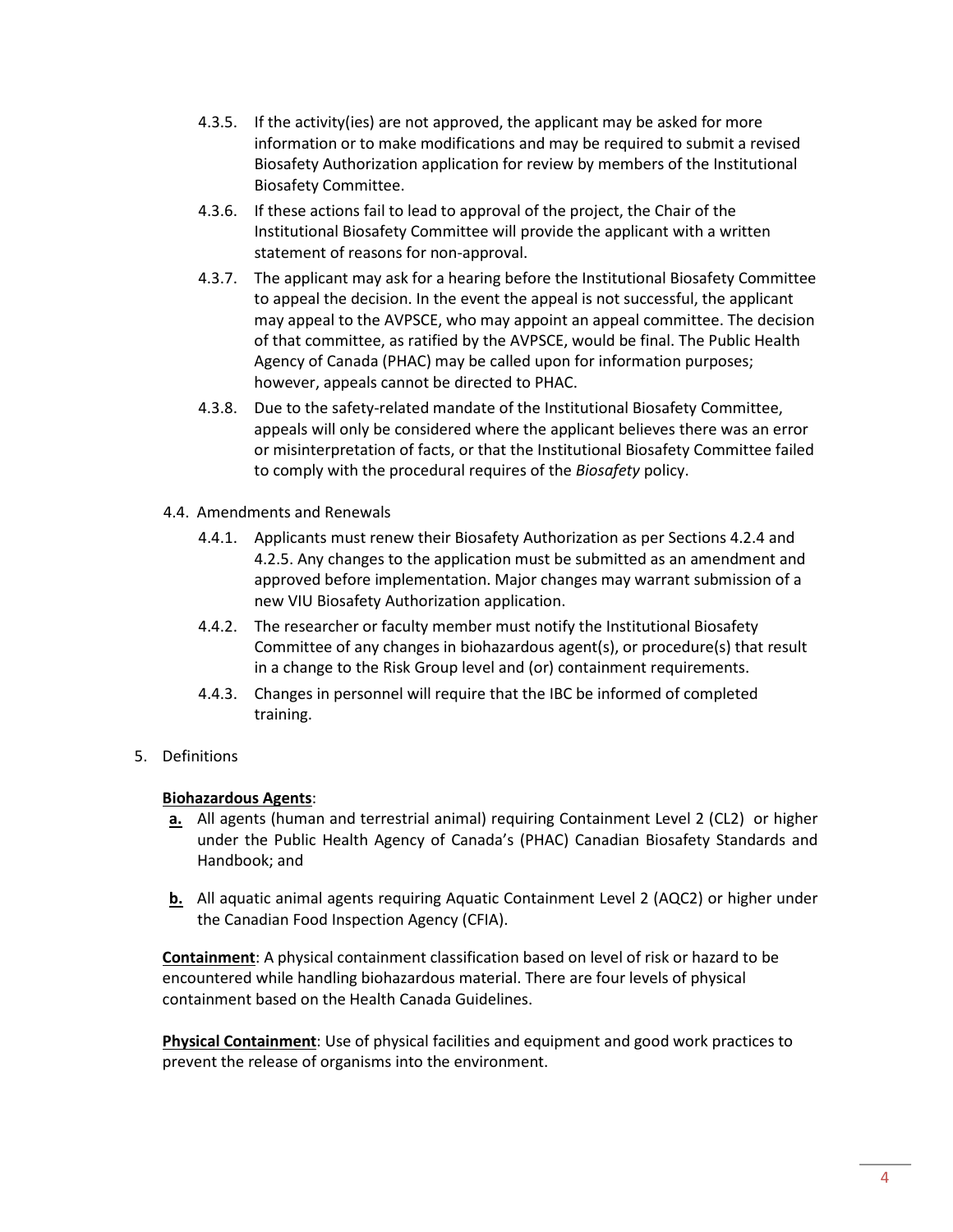**Principal Investigator**: A faculty or supervisory staff member who is responsible for the research project.

**Faculty member:** an instructor of a course; may also include a technician involved in preparation of material needed for the delivery of the course.

**Student:** a person who is registered and attending a course.

**Student researcher**: a student performing independent research work under the supervision of a principal investigator or faculty member.

**Risk Group:** The HPTA classification of biological material based on its inherent characteristics, including pathogenicity, virulence, risk of spread, and availability of effective prophylactic or therapeutic treatments, that describes the risk to the health of individuals and the public as well as the health of animals and the animal population. Risk group 1 presents the least level of risk and Risk group 4 presents the most risk.

**Recombinant DNA**: (a) DNA molecules which are constructed outside the living cells by joining natural or synthetic DNA molecules that can replicate in a living cell or (b) DNA molecules that result from the replication of those described in (a).

- 6. Institutional Biosafety Committee Terms of Reference
	- 6.1. Mandate

Vancouver Island University's Institutional Biosafety Committee is authorized to oversee the University's Biosafety Program, provide policy direction and make recommendations to the Associate Vice President, Scholarship and Community Engagement (AVPSCE), for all matters pertaining to the use of biohazardous agents in research and in teaching. The Committee reviews VIU Biosafety Authorization applications for teaching, research and testing, issues approvals, and monitors activities involving the use of biohazardous agents to confirm compliance with the standards outlined in the VIU Biosafety Policy.

- 6.2. Administrative:
	- 6.2.1. Issues, renews and amends VIU Biosafety Authorizations for the use of all biohazardous agents and specifies appropriate procedural and physical laboratory containment requirements, and makes recommendations for medical surveillance, as required;
	- 6.2.2. Participates in the development of the VIU institutional Biosafety Procedures Manual; Advises the AVPSCE of any perceived need for additional resources to establish, maintain, or improve the VIU Biosafety Program.
- 6.3. Compliance and Conformance:
	- 6.3.1. Suspends VIU Biosafety Authorizations in cases of non-compliance or in cases of emergencies involving loss or potential loss of biological agents or containment;
	- 6.3.2. Monitors certification and re-certification of CL2 laboratories;
	- 6.3.3. Monitors movement of biohazardous materials within the University and for compliance with the Transportation of Dangerous Goods Regulations when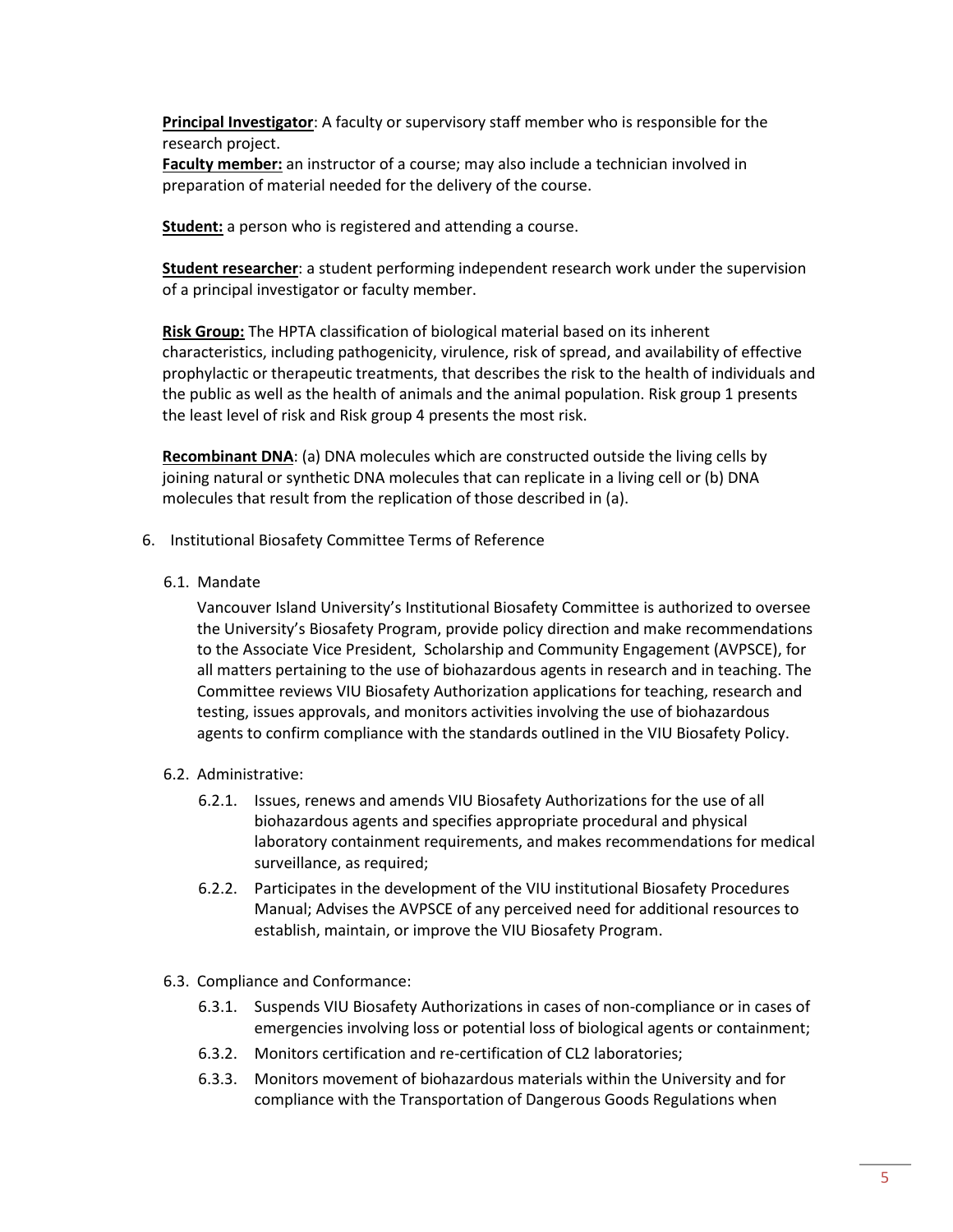shipping or receiving biohazardous materials;

- 6.3.4. Reviews summary results of external and internal inspections and recommends appropriate corrective action;
- 6.3.5. Reviews report of incidents involving biohazardous agents and ensures appropriate corrective action is taken to prevent reoccurrence.
- 6.4 Lab Containment and Security
	- 6.4.1 Investigates and ensures remediation of containment failure;
	- 6.4.2 Ensures appropriate access control of containment level 2 (CL2) laboratories and secure storage of biohazardous agents.

#### 6.5 Advisement

- 6.5.1 Advises on policy and protocols relating to the VIU Biosafety Program to promote safe and environmentally appropriate practices, in support of compliance with regulatory and University requirements;
- 6.5.2 Reviews research and teaching Biosafety Authorization applications involving the procurement, use, storage, transfer, and disposal of biohazardous agents to assess risk, containment requirements, proposed procedures, training and expertise of personnel;
- 6.5.3 In consultation with the Biosafety Officer, reviews, recommends and acts as an expert resource for biosafety education and training programs for University faculty, researchers, staff and research students (undergraduate and graduate)and monitors training activity.

### 6.6 Reporting

- 6.6.1 Reports to the appropriate regulatory body any substantial problems or violations of guidelines, and significant accidents or illnesses;
- 6.6.2 Provides an annual report of its activities in the previous year and compliance status to the AVPSCE.
- 6.6.3 Provides a copy of all minutes to the Research and Scholarly Activities Office.

#### 6.7 Membership

- 6.7.1 All members are appointed by the AVPSCE on the recommendation of the Dean, Faculty of Science and Dean, Health and Human Services. Initial membership will be staggered, with half of the members appoint for twoyear terms and the remaining members appointed for three-year terms. Subsequent appointments will be for three-year renewable terms.
- 6.7.2 When deemed necessary for specific expertise *ad hoc* consultants will be brought in, such as a veterinarian.
- 6.7.3 The committee membership shall consist of:
	- a) Two to four faculty members from key department(s) where faculty members hold or plan to hold Biosafety Authorizations.
	- b) One non-instructional faculty member representing laboratory technical staff;